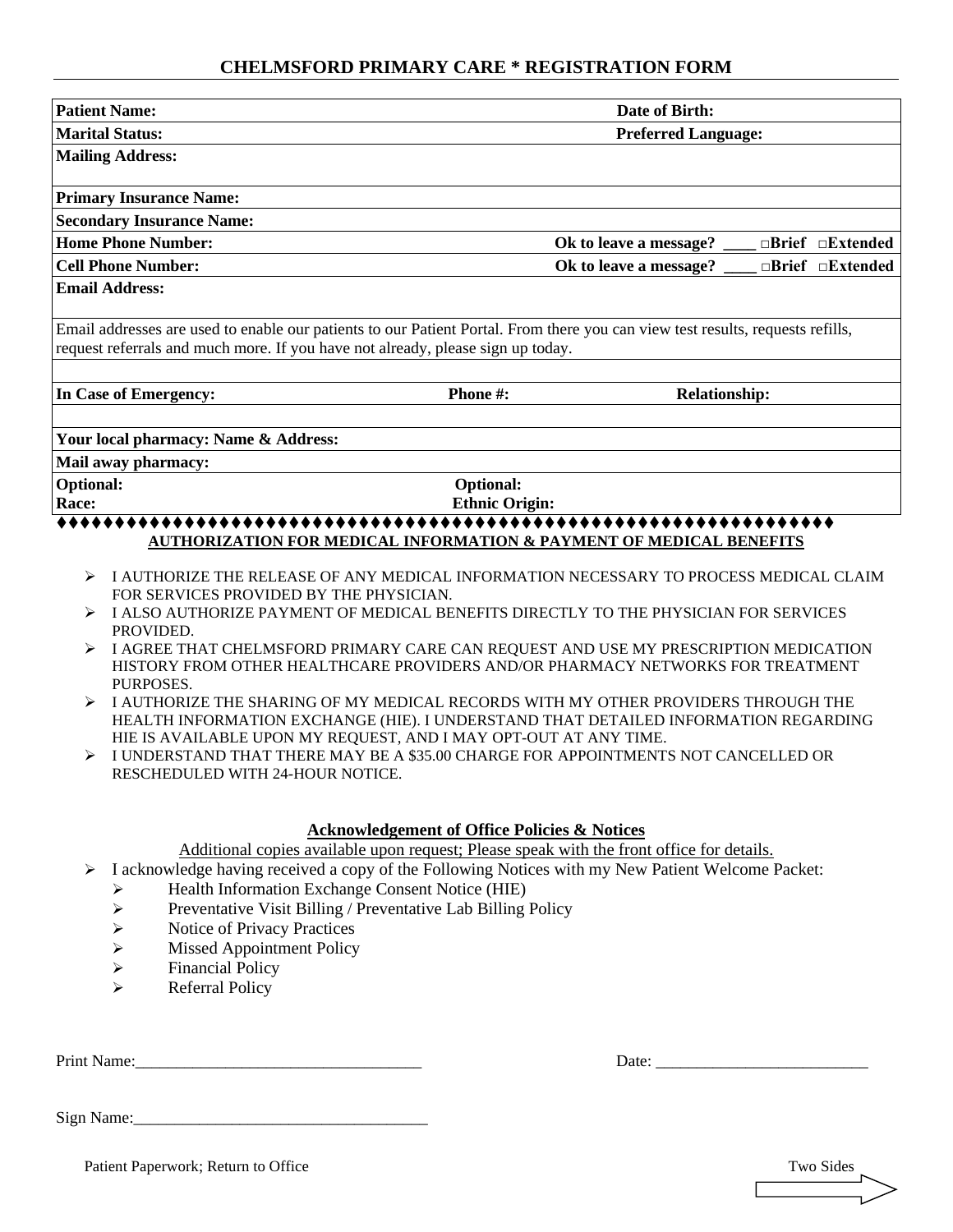#### **AUTHORIZATION FOR RELEASE OF MEDICAL INFORMATION**

Please complete form thoroughly. Your medical records cannot be released until this form is completed, signed by the patient or legal guardian, and returned to this office.

AS YOU COMPLETE EACH STEP ON THE FORM, PLEASE MAKE A CHECK MARK IN THE BOX PROVIDED.

|                     | <b>STEP 1:</b><br>Information about you |                                                                                                                                                                                                                                                  |       | <b>PLEASE PRINT!!</b> |                |  |
|---------------------|-----------------------------------------|--------------------------------------------------------------------------------------------------------------------------------------------------------------------------------------------------------------------------------------------------|-------|-----------------------|----------------|--|
| Step 1<br>Completed |                                         |                                                                                                                                                                                                                                                  |       |                       | Date of Birth: |  |
|                     |                                         | Last                                                                                                                                                                                                                                             | First |                       |                |  |
|                     | Address: <u>Community Street</u>        |                                                                                                                                                                                                                                                  |       |                       |                |  |
|                     |                                         |                                                                                                                                                                                                                                                  | City  | State                 | Zip            |  |
|                     | STEP 2:                                 | Who has the records now?                                                                                                                                                                                                                         |       | <b>PLEASE PRINT!!</b> |                |  |
| Step 2<br>Completed |                                         |                                                                                                                                                                                                                                                  |       |                       |                |  |
|                     |                                         |                                                                                                                                                                                                                                                  |       |                       |                |  |
|                     | STEP 3:                                 | To whom do you wish to release your records?                                                                                                                                                                                                     |       |                       |                |  |
| Step 3<br>Completed | To:                                     | Chelmsford Primary Care, LLC<br>2 Meeting House Road<br>Chelmsford, MA 01824                                                                                                                                                                     |       |                       |                |  |
| Step 4<br>Completed | STEP 4:                                 | Your signature<br>This authorization will expire six months from the date it was signed and may be revoked at any time in<br>writing prior to the expiration date. Additional authorization for redisclosure beyond recipient is required.       |       |                       |                |  |
|                     |                                         |                                                                                                                                                                                                                                                  |       |                       |                |  |
|                     |                                         | Signature of Patient or Legal Guardian                                                                                                                                                                                                           |       | Date                  |                |  |
| Step 5              | STEP 5:                                 | Release for Sensitive Information:                                                                                                                                                                                                               |       |                       |                |  |
| Completed           |                                         | I UNDERSTAND THAT IF MY MEDICAL RECORD CONTAINS INFORMATION IN REFERENCE TO DRUG<br>AND/OR ALCOHOL ABUSE, PSYCHIATRIC, VENEREAL DISEASE, SOCIAL SERVICE, HEPATITIS B<br>TESTING/TREATMENT, AND/OR SENSITIVE INFORMATION, I AGREE TO ITS RELEASE. |       |                       |                |  |
|                     |                                         | Signature of Patient or Legal Guardian                                                                                                                                                                                                           |       | Date                  |                |  |
|                     | STEP 6:                                 | Release of HIV Information:                                                                                                                                                                                                                      |       |                       |                |  |
| Step 6<br>Completed | <b>BELOW.</b>                           | IN ADDITION TO THE ABOVE SIGNATURES, IF YOU WANT YOUR HIV (AIDS)<br>TESTING/TREATMENT RECORDS RELEASED YOU MUST SIGN AND DATE ON THE LINE                                                                                                        |       |                       |                |  |
|                     |                                         | I AGREE TO THE RELEASE OF THIS INFORMATION.                                                                                                                                                                                                      |       |                       |                |  |
|                     |                                         | Signature of Patient or Legal Guardian                                                                                                                                                                                                           |       | Date                  |                |  |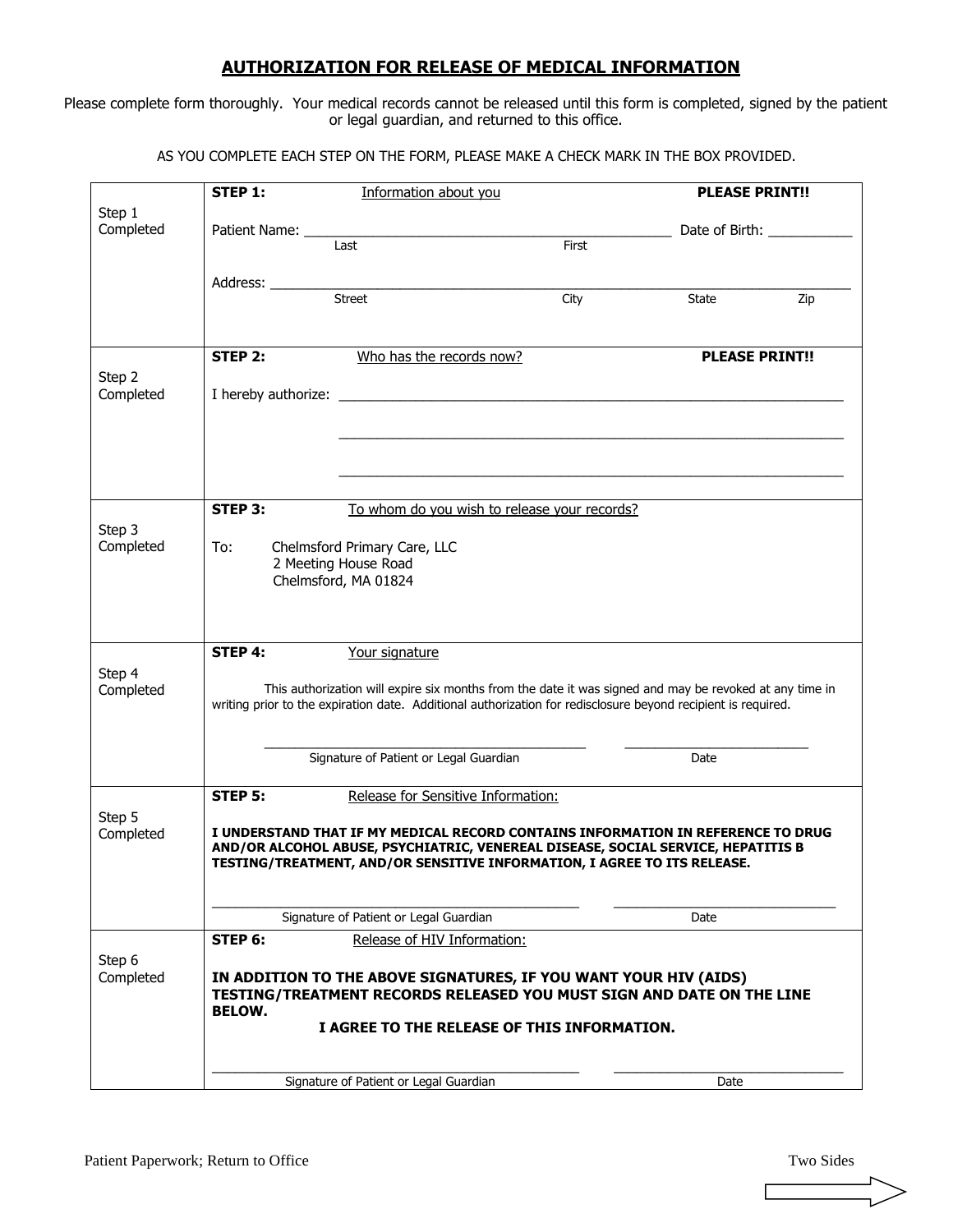Anna Murphy, NP Breana Kelly, NP

*Chelmsford Primary Care 2 Meeting House Road, Chelmsford MA 01824*

Dr. Roopa Reddy Dr. Jorge Gonzalez Dr. Mei Sun

Hi There!

Thank you for visiting us today at Chelmsford Primary Care.

Whether this is your very first appointment, or have been a long-time patient, we are honored that you have selected us as your health care provider. Our goal is to provide the highest quality care for all our patients, in a timely and respectful manner.

We have included information regarding our office, and hope it provides some insight into our practice. Please take a moment to review these documents and let us know if you have any additional questions or concerns.

Thank you from all of us here at Chelmsford Primary Care!

#### **Appointments:**

We will do our best to provide you with convenient appointments for annual exams or other medical follow-ups, in addition to same-day office visits for urgent needs. Certain appointments can even be booked directly through the patient portal.

We understand that an appointment sometimes needs to be changed, so we ask that you call 24 hours in advance if you cannot keep your scheduled appointment. A \$35.00 Missed Appointment fee may be applied to your account if cancelled outside the 24-hour notice. **What to bring to each visit:**

\*Photo ID Card \*Medical Insurance/Prescription Card \*List of current medications/prescriptions

We try our best to be sure your record is as up to date as possible. With this in mind, do not hesitate to let our staff know if you have had any information changed since your last visit.

#### **Office Hours:**

We are here in the office Monday- Friday from 8am-4pm

#### **LGH Lab Hours: Closed Daily from 12:30pm-1:30pm**

Monday-Thursday from 8am-4pm Fridays from 8am to 3:00pm

#### **After Hours Concerns:**

Providing the highest quality of professional care to our patients is very important to us. Our daily office hours vary, but you can take comfort in knowing that there will always be a doctor on call for urgent matters.

To reach the doctor after-hours, simply dial the office at 978-256-5522 and follow the prompts for the On-Call Doctor.

#### **What If my call is not quite an emergency?**

Remember that you can always contact the office through the patient portal for non-urgent matters. From request for refills or referrals to just sending the doctor a quick FYI, the portal is available at your convenience! Have not signed up for the Patient Portal? Give us a call or let us know during your next visit, and we can take care of this for you!

#### **Affiliation/Referral Network:**

Our office is affiliated with Lowell General Hospital. From Labs to Diagnostics and even specialty referrals, we utilize LGH's outpatient services and affiliated specialists for the needs of our patients. Our electronic medical record allows us to receive patient results quickly and efficiently through our direct link with LGH's services; and our close relationship with the Referral Circle Specialists offers better communication and management of our patient's medical care and treatment.

2 Meeting House Road • Chelmsford, MA 01824 Tel. (978) 256-5522 • Fax (978) 256-5399 • [www.ChelmsfordPrimary.com](http://www.chelmsfordprimary.com/)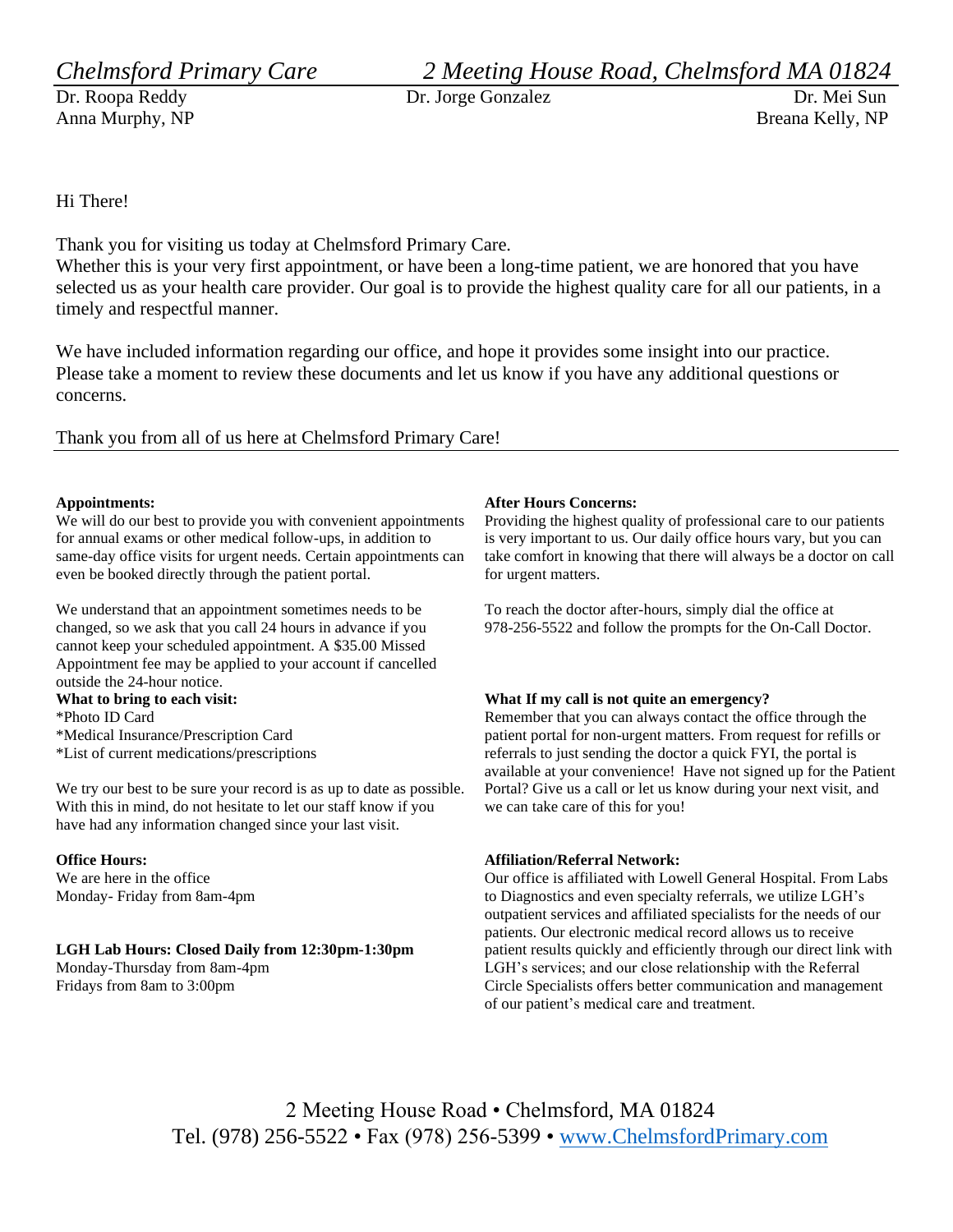# **Chelmsford Primary Care**

**Patient Portal Reference** 

# **Did you know that you can save time by accessing your health information online through the Patient Portal?**



The Patient Portal is secure and can be accessed from any computer with an Internet connection or by using the Healow Smartphone App

# **Using the Portal/Healow App you can:**

- Ask your provider a non-urgent medical question and receive a response in Messages
- Request Medication Refills



## Want to sign up? Talk to our staff at the Front Desk. They can help you get registered.  $\frac{1}{2}$  to sign un? Talk to our staff at t

The Patient Portal is not intended for use in emergencies. If you require urgent or immediate medical care, call 911.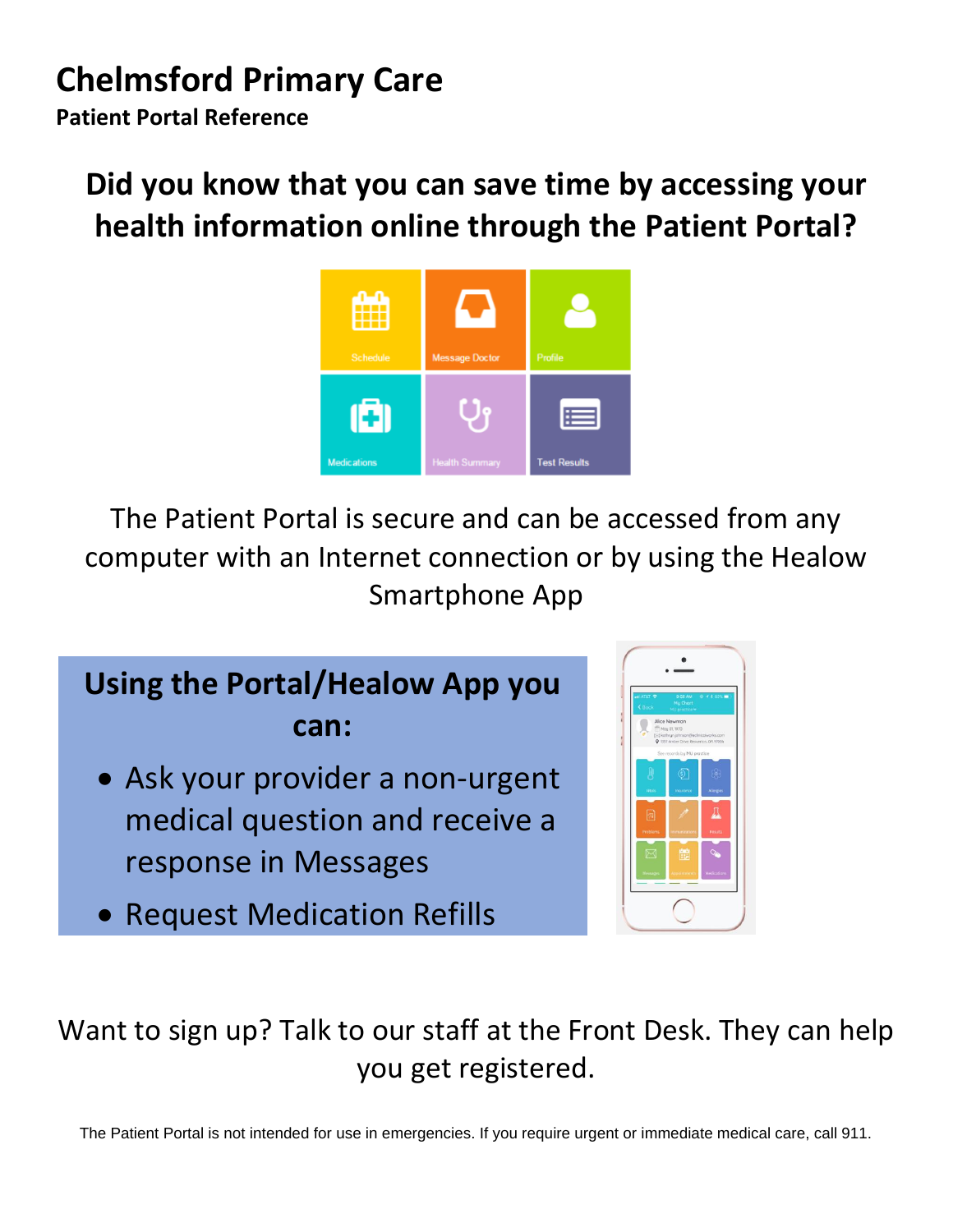## **Chelmsford Primary Care Patient Financial Responsibility Policy**

Thank you for choosing Chelmsford Primary Care to serve the health care needs for you and your family. We are pleased to participate in your health care and look forward to establishing a lasting relationship as your healthcare provider. As part of this relationship, we have outlined our guidelines for finances in our Patient Financial Responsibility Policy. Please read this document thoroughly.

#### **Insurance**

#### • *You must present a current insurance card at each visit*.

• Most insurance companies require office visits to be submitted as early as 90 days and it is the patient's responsibility to be sure all the insurance information on file is up to date. Failure to have accurate information may result in claim denials.

• If you are uncertain about your current health insurance policy benefits you should contact your plan to learn the details about your benefits, out-of-pocket fees and coverage limits.

• **It is important for you to be an informed consumer, who understands the specifications of your insurance policy. Your health insurance policy is a contract between you and your Health Insurance Company or employer. We cannot control the cost of deductibles or copays.** 

#### **Co-payments, Co-Insurance** and **Deductibles**

Co-payments are collected at the time of check-in. We accept cash, check and most major credit cards.

o **What is a co-pay?** Your co-pay is a fixed amount set by your insurance carrier which you are required to pay at the time of services. The co-pay is separate from any co-insurance and/or deductible payments.

o **What is co-insurance?** Co-insurance is a percentage your insurance carrier will cover for your procedures.

o **What is a deductible?** Your deductible is the amount of money you must pay before the insurance company's coverage begins.

#### **Billing**

• If you owe additional money after your visit, you can expect to receive a statement. Statements are mailed out on a monthly basis. Payment is expected within 30 days of receipt of your statement.

• Payment Plans are always available for accounts not submitted to collections, please contact the billing office for more information.

#### **Failure to Pay**

• Patients are sent two (2) statements from our office. After these two statements, accounts are submitted to Transworld, an outside collection support.

• If Transworld is unable to collect the past due balances, your account will be transferred to Collections and you may be dismissed from the practice.

#### **Non-Emergency Appointments**

• Outstanding balances or failure to pay co-payments upon check-in may result in physicals and other routine or screening appointments being rescheduled.

#### **Refunds**

• In the event an overpayment is made on your account, this will result in a patient credit. These credits will first be applied to any past due balances. Any remaining credit will be kept on your account and then applied to future visits, unless you specify that you would like the credit to be refunded to you. At that point, your account will be reviewed for accuracy and a check will be mailed.

#### **Fees**

• Returned checks are subject to a \$25 fee and your account will be placed on a "cash/credit-only basis."

• Failure to give 24 hours cancellation notice or failure to keep your scheduled appointment may result in charge of \$35.00.

#### **Self-Pay Patients**

• Established patients may be seen as **Self-Pay**. We ask our patients to be prepared to have the initial payment of \$150.00 available at the time of check-in with the understanding that balances beyond \$150.00 will then be billed to you. Please understand that additional fees will be incurred if labs/immunizations are completed during the visit.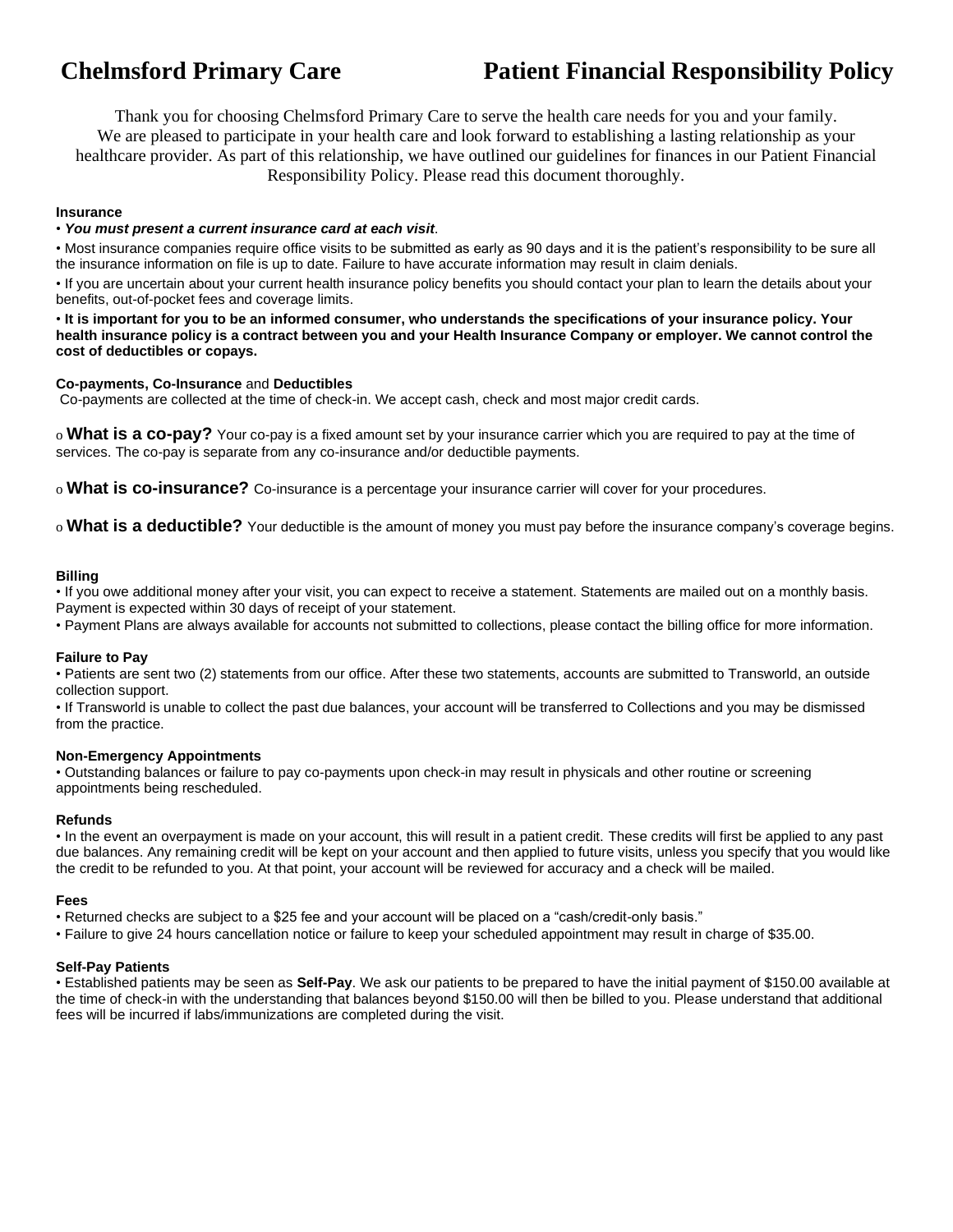## **Chelmsford Primary Care Preventative Visit / Preventative Lab Billing Guide Page 1 of 2**

## Routine Annual Physical Exam

Insurance companies offer many different plans. Most plans now allow your preventative office visit covered at 100%. *A Preventative visit is limited to an evaluation of the body and its' functions using inspection, palpation (feeling with the hands), percussion (tapping with the fingers), and auscultation (listening). It does NOT include the management of existing conditions, diagnosis of new conditions, prescription management, or extensive counseling by the practitioner.*

When a patient has an appointment for a physical exam and also has an acute, chronic or new condition that is managed, such as hypertension, hyperlipidemia, diabetes, GERD, sore throat, back pain, UTI, medication change, and/or many others, the provider must submit all items captured during the office visit. Items considered non-routine, or that are outside of "Preventative Care" may require additional coding.

Once your complete visit is reviewed, your insurance company will determine what services are covered under your policy and will notify us what they have deemed to be your financial responsibility. For some people this may result in a patient cost for the visit, EVEN though the evaluation was done at the same time as their annual physical.

## Laboratory Coding in connection with a Routine Annual Exam

Lab tests ordered at an annual preventive health visit are not all automatically eligible for coverage at the 100%, no-cost-share Affordable Care Act preventive benefit. Additional tests ordered because of problems existing prior to this visit, abnormalities, or new problems encountered during the preventive visit are to be billed with the diagnosis code to describe the problem or reason the test was ordered, not the diagnosis code for the preventive visit. These additional tests are considered **Medical**, not Preventive.

Insurance plans will have different benefit levels and cost-sharing responsibilities for Preventive Services versus Medical Services. Sometimes, the exact same test or procedure can be covered by a member's plan in two or more different ways, depending upon why it is being done. Although member plans do vary, medical services generally apply to the member's deductible and generally have copays and/or coinsurance.

When billing for laboratory tests, providers need to follow the ICD-10 rules, Medicare, and other Insurance Payer regulations.

From ICD-10:

(ICD-10 stands for the International Classification of Diseases, Tenth Revision, Clinical Modification. It is a system used by physicians and other healthcare providers to classify and code all diagnoses, symptoms and procedures recorded in conjunction with hospital care in the United States)

#### *Screening is the testing for disease or disease precursors in seemingly well individuals so that early detection*

#### *and treatment can be provided for those who test positive for the disease (e.g., screening mammogram).*

Notice that the guidelines say a screening is a test performed on a patient who is well for the purpose of the early detection. A patient who has already been diagnosed with a condition cannot be screened for that condition.

A patient with high cholesterol on her problem list whose lipids are monitored is not being screened. She is receiving a test to monitor an existing condition. It would be **incorrect** to use the diagnosis code of *screenin***g** when the patient has the previously diagnosed condition.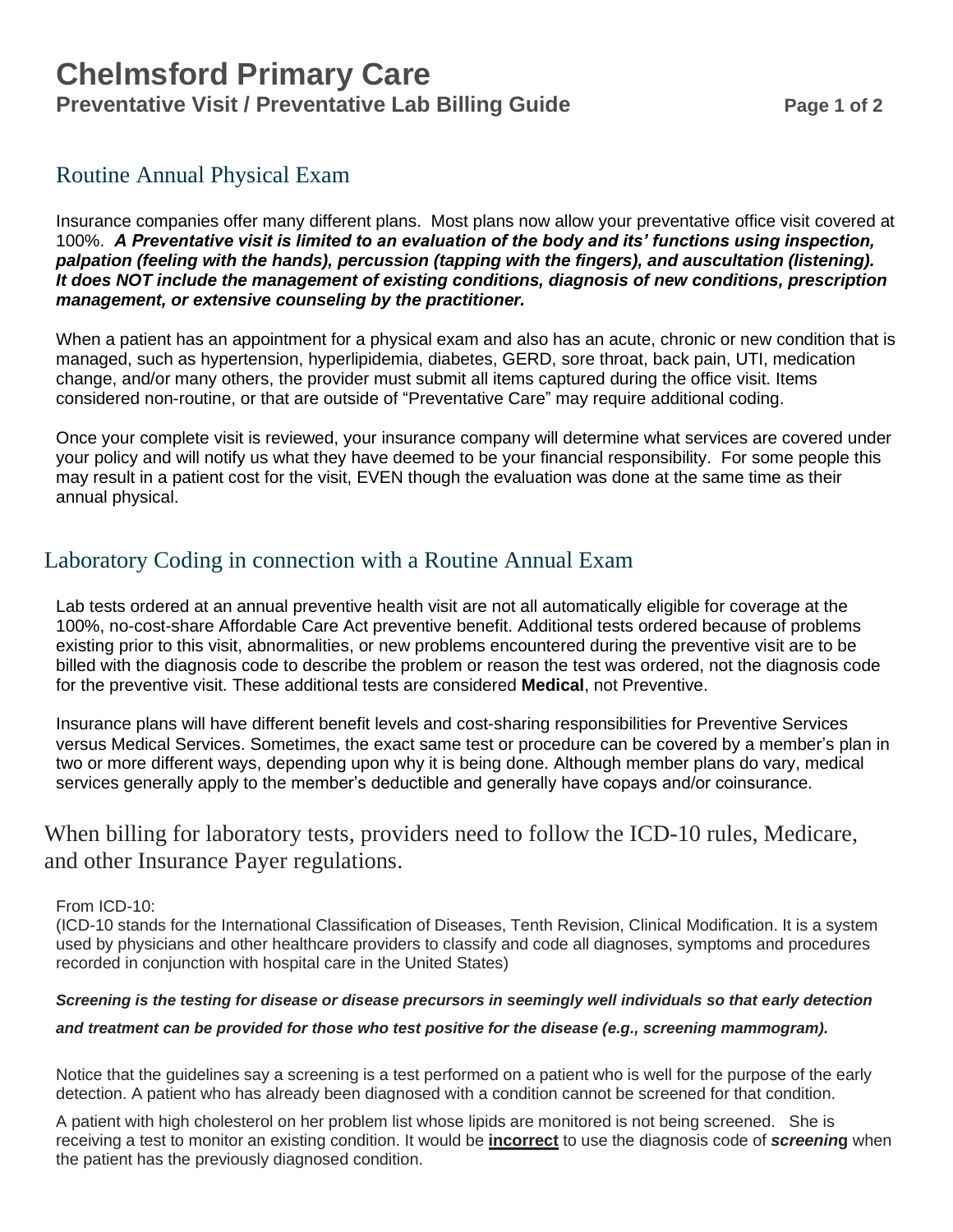## **Chelmsford Primary Care Referral Policy and Guidelines** *Page 1 of 2*

Thank you for choosing Chelmsford Primary Care to serve the health care needs for you and your family. We are pleased to participate in your health care and look forward to establishing a lasting relationship as your health care provider. As part of this relationship, we have outlined our referral policy and guidelines. Please read this document thoroughly.

#### **Where will I be referred for services and specialties?**

Our primary care physicians have selected a preferred group of specialists, typically within the Lowell General Hospital or a limited group of outside offices that they trust to provide you with high quality care. Your primary care physician works with this trusted group of specialists to coordinate your care. Coordinating your care in this way ensures that all of your medications, labs, other test results and clinical notes are included in your record and easily seen by any of your treating physicians. This integrated approach has been proven important to overall care.

**Note that all of the specialists in your health plan's network are MAY NOT be included in Chelmsford Primary Care's referral circle.** Therefore, just because the specialist is contracted with your insurance, does not necessarily mean that you may be referred there. Please communicate with your primary care doctor regarding referrals to access the best care for your particular medical issue and to avoid the possibility that you may have to pay out of pocket for the specialty services.

#### **May I request a referral from my primary care physician after I have seen a specialist?**

Referrals should be requested **prior** to a visit with a specialist. If you see a specialist without the referral required by your health plan, it is likely that you will be responsible for the entire bill (not just a co-payment or deductible).

#### **What if I am referred to a specialist when I am at the emergency room or in the hospital?**

You should call our office for a referral before seeing any specialist who is recommended by the emergency room and before following up with a specialist who you have seen at the hospital. This will best facilitate any follow-up care that is needed, as well as ensuring that the visits meet the requirements of your health plan. Remember our physicians are on call after hours, should you have an urgent concern.

#### **How do I request a referral for non-emergency care?**

- 1. Contact our office and set up an appointment with your PCP to discuss your need for a referral. Based on your medical history and symptoms, your PCP will determine the right specialist for you to see. Even if your health plan does not require a formal referral, we suggest that you call your primary care provider to help you determine the best specialist for your care.
- 2. Schedule the appointment with the specialist recommended.
- 3. Contact the referral coordinator @ 978-256-5522 with the following information: Name of Specialist, Appointment date, Reason for visit, along with your name and date of birth.

\*\*\*Please note that referrals requests should be made with at least 3 day notice. Not all insurance companies allow referrals to be backdated-Should you see a specialist without a proper referral in place, you may be liable for this visit. Always contact our office prior to any specialty visits to make sure a current and active referral has been issued for your visit. \*\*\*

#### **How does my health plan (insurance) affect my referrals?**

The rules established by the health plans for referrals vary widely by insurance company and product, so you will have to contact the member services department at your health plan to understand what they require before they will pay for that test or specialist.

It is a good idea to understand the options and any restrictions that are offered by the health plan at the time when you are enrolling in the plan. For certain products, such as HMOs, your primary care physician will make the selection of specialists for you, working with you to understand your needs. If you choose to see providers outside of approved referrals, you may end up with responsibility for the entire bill (not just a co-pay or deductible). Other products (e.g., PPO, POS) may allow you to pay additional costs to see a specialist that your physician did not select.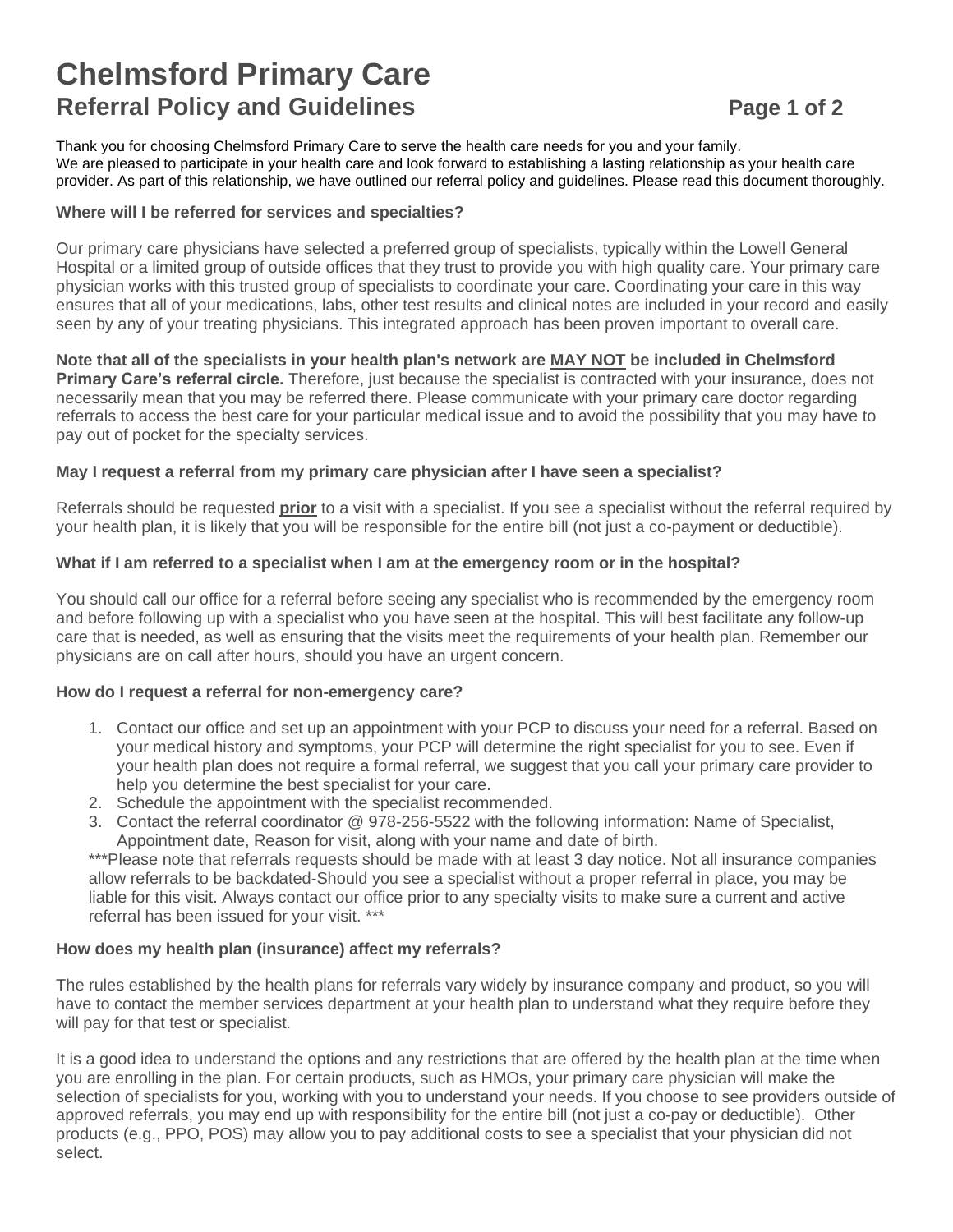## **Chelmsford Primary Care Referral Policy and Guidelines Page 2 of 2**

#### **What if I want to see a different specialist? Or already have a different specialist who does not participate in the Lowell General Hospital Organization?**

Questions about specialists should be discussed with your primary care physician. Typically our physicians here at Chelmsford Primary Care refer within our established relationships within the Lowell General Referral Circle. We do this to provide you with the most complete and coordinated care. The need for a different opinion is best explored with your physician in a discussion about your individual needs and concerns. You may also be limited in your options by the restrictions of your health plan.

The exception to this is your choice of an obstetrician. By law in Massachusetts, women do not need a referral to select an obstetrician.

#### **Where can I get information about who may be in the LGH referral circle?**

You may contact our office at any time for information on specialists we work with. You may also utilize the LGH PHO website for a directory of providers within our referral circle.

#### http://www.lowellgeneralpho.org/

#### **Who do I call if I have a question about a referral?**

If you have a medical question about a referral, please contact our referral coordinator at 978-256-5522.

If you are requesting information about whether a referral is covered by your health plan, please call the member services department at the phone number on your health insurance card.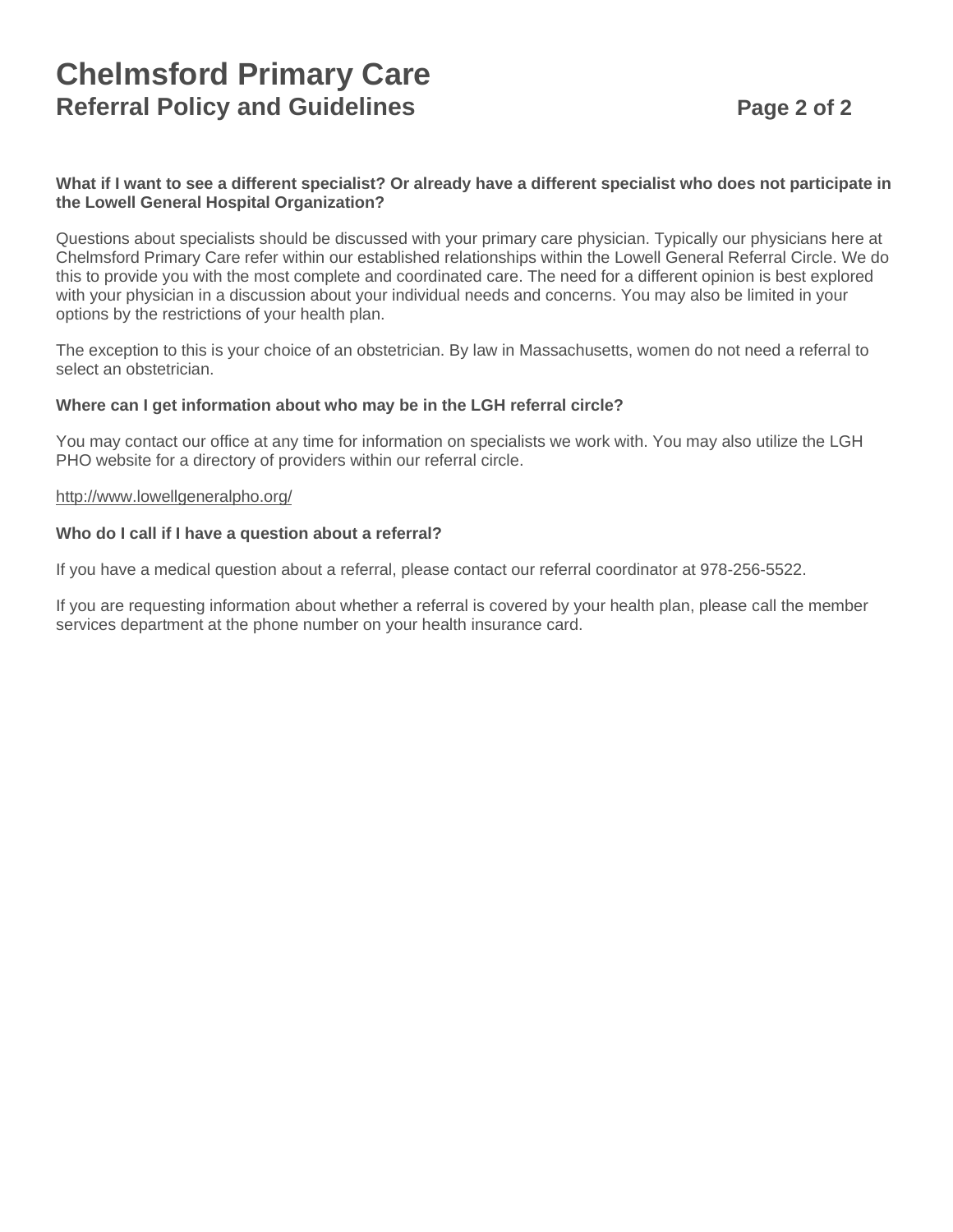## **Chelmsford Primary Care MISSED APPOINTMENT POLICY**

Our practice will do our very best to accommodate all our patient appointment requests. In order to eliminate valuable unused appointment times, we require a minimum of a 24-hour notice to cancel or reschedule any appointment so that we can offer that time slot to another patient.

*Appointments not cancelled with 24-hr notice may result in a \$35 Missed Appointment Fee. Excessive cancelling/rescheduling appointments without a 24-hr notice will result in possible dismissal from the practice.*

## **Reasons you should go to your PCP Appointment**

- **1. Seeing your provider regularly can help identify and manage chronic diseases, like diabetes, heart disease, or asthma**
- **2. Establish a strong relationship with your provider and care team**

When you have a strong relationship with your provider and care team, communication improves, your care team knows more about your medical history, and they can better treat your medical needs

#### **3. Early Detection**

Your provider will order age-appropriate screenings, like mammograms and colonoscopies that can identify diseases that are more effectively treated when diagnosed early

### **4. Disease Prevention**

Your provider can identify the signs and symptoms that may lead to chronic disease, like high blood pressure or weight gain, and can help you make changes to your diet or lifestyle that can delay the onset of disease

**5. If you cancel or no show, you may have to wait several days or weeks to get a new appointment** Many provider's schedules fill up a few weeks in advance, making it difficult to reschedule a cancelled or missed appointment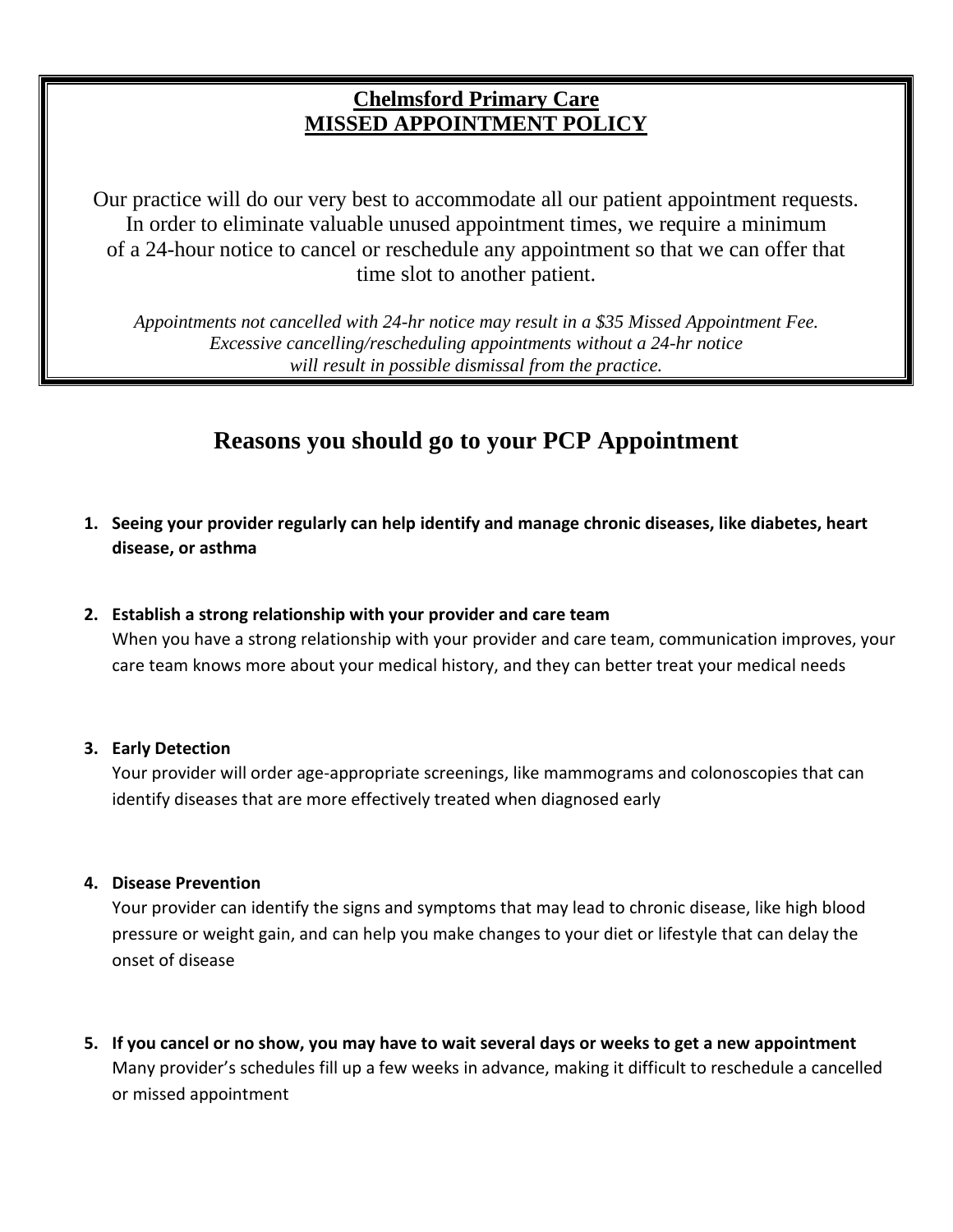## **Chelmsford Primary Care HEALTH INFORMATION EXCHANGE Quick Reference Guide**

## **What is the Health Information Exchange (HIE)?**

The health information exchange (HIE) allows doctors, nurses, pharmacists, other health care providers and patients to appropriately access and securely share a patient's vital medical information electronically—improving the speed, quality, safety and cost of patient care.

## **CONSENT TO HEALTH INFORMATION EXCHANGE:**

Chelmsford Primary Care participates in Health Information Exchanges (HIE) which are secure computer networks that allow participating health care and insurance providers nationwide to access information about you so that each provider has a complete picture of your health. Patient participation is intended to enhance coordination of care among multiple providers and may avoid the need for you to undergo duplicate tests. The information that may be provided to an information exchange includes both your medical and demographic information. By my signature below, I hereby confirm that I have been provided written information about the Health Information Exchanges and any questions have been answered to my satisfaction. I understand that I may change my mind about participating in the network at any time by contacting Chelmsford Primary Care. I understand that I have the right to request and receive an accounting of disclosures of access to my Information through the HIE at any time. I understand that Chelmsford Primary Care will not condition treatment, payment, enrollment or eligibility for benefits based on my decision to participate in this network.

Your Consent will be captured as part of the registration paperwork under office acknowledgements. **You may opt-in or opt-out at any time. Please speak with the front office is you have any additional questions.**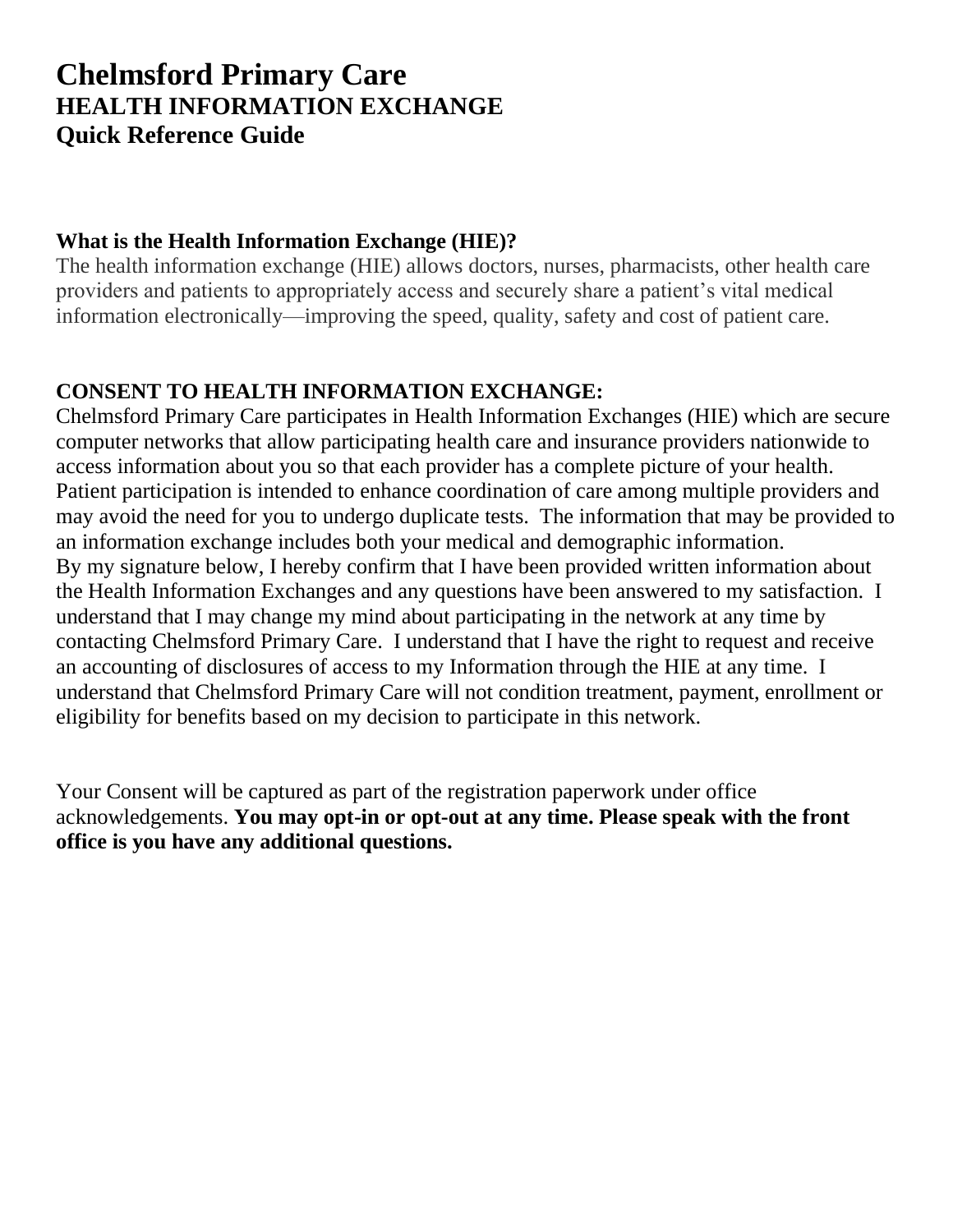#### **Chelmsford Primary Care, LLC NOTICE OF PRIVACY PRACTICES**

#### **THIS NOTICE DESCRIBES HOW MEDICAL INFORMATION ABOUT YOU MAY BE USED AND DISCLOSED AND HOW YOU CAN GET ACCESS TO THIS INFORMATION. PLEASE REVIEW THIS NOTICE CAREFULLY.**

**Chelmsford Primary Care** may record, transmit, or maintain, either on paper or electronically, personal information about you, your medical history and your healthcare treatment as part of providing you with healthcare services or in connection with a health fair or other screening.

This Notice of Privacy Practices ("Notice") describes how we may use and disclose such information, our obligations regarding the use and disclosure of your medical information, and your rights with respect to the use and disclosure of your medical information. This Notice is required by the Health Insurance Portability and Accountability Act of 1996 ("HIPAA").

#### **OVERVIEW**

We are legally required to protect the privacy of information that identifies you or could be used to identify you, and relates to your past, present or future physical or mental health condition(s) or the provision of past, present, or future healthcare services (including payment for those services). This information is called "protected health information" or "PHI" for short.

We are legally required to follow the privacy practices that are described in this Notice. We reserve the right to change our privacy policies and the terms of this Notice at any time. Before any important policy change goes into effect, we will change this Notice.

We will post a copy of this Notice in all our registration areas for public viewing and on our website at **www.chelmsfordprimarycare.com**. You may also request a copy of this Notice at any time by contacting **the Office Manager** at **978-256-5522**.

#### **USE AND DISCLOSURE OF YOUR PHI BY Chelmsford Primary Care**

**Chelmsford Primary Care** may use or disclose your PHI to carry out its responsibilities as a healthcare provider. **Chelmsford Primary Care** may use or disclose your PHI without your written authorization for the following reasons:

- **Treatment. Chelmsford Primary Care** may disclose PHI to physicians, nurses, technicians, hospitals, medical students or other personnel who are involved with the administration of your care at **Chelmsford Primary Care** or other locations.
- **Payment.** We may use and disclose PHI so that payment for the treatment and services you receive at **Chelmsford Primary Care** or from other entities, such as an ambulance company, may be billed to and collected from you, or an insurance company or third party. We may also need to disclose this information to insurance companies to establish insurance eligibility benefits for you.
- **Healthcare Operations.** "Healthcare operations" at **Chelmsford Primary Care** include activities related to improving quality of care, staff training, medical education, and business management.
- **Appointment Reminders, Information about Healthcare Related Benefits and Treatment Alternatives.** We may use and disclose medical information to contact you as a reminder that you have an appointment for a treatment or medical care at **Chelmsford Primary Care** or to inform you of treatment alternatives or other healthcare services or benefits that we offer.
- **Fundraising Activities.** We may contact you regarding our fundraising activities related to **Lowell General Hospital**. If you do not wish to be contacted for our fundraising efforts, please notify us in writing to the address or email address provided below. You may opt out of receiving communications regarding our fundraising activities at any time.
- **As Required By Law.** We will disclose PHI when required to do so by federal or state law, including in response to a court or administrative order, subpoena, discovery request, warrant, summons or other lawful process. **Chelmsford Primary Care** may also disclose PHI to law enforcement personnel or similar persons to avoid a serious threat to the health or safety of a person or the public.

In addition, **Chelmsford Primary Care** may use your PHI without your written authorization under the following circumstances:

- Emergency situations when your authorization cannot be reasonably obtained, including for disaster relief purposes;
- To business associates (outside vendors or consultants that perform services on behalf of **Chelmsford Primary Care** and are contractually required to appropriately safeguard your information);
- To other healthcare facilities where **Chelmsford Primary Care** physicians and healthcare professionals have privileges or to physicians from other healthcare facilities who see patients at **Chelmsford Primary Care,**
- With your agreement, to a family member, relative, close personal friend, or any other person you identify;
- To facilitate organ or tissue donation if you are an organ donor;
- In connection with workers' compensation claims;
- To report abuse, neglect, or domestic violence as required by state of federal law;
- For public health and health oversight activities, such as preventing or controlling disease or investigations; or
- To coroners, medical examiners, or funeral directors as necessary to carry out their duties.

#### **NOTICE OF PRIVACY PRACTICES** Page 1 of 2